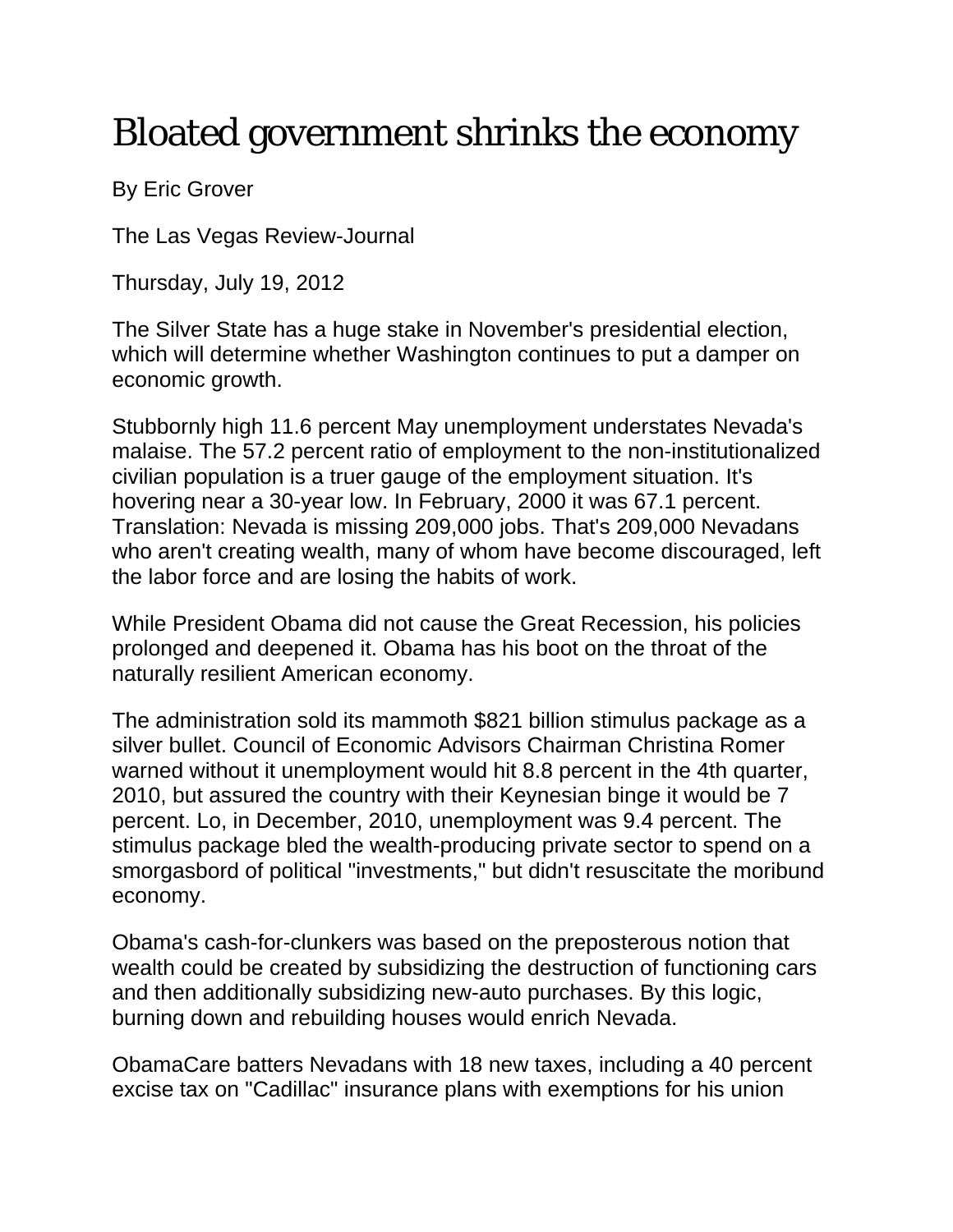allies, a 0.9 percent payroll tax increase, a 3.8 percent tax on capital gains, dividends, rents and royalties, and a 2.3 percent excise tax on medical devices. It's a job killer and ultimately will and is intended to crowd out private insurance.

Only 24 percent of teens had jobs last summer. In 2007 Sen. Obama voted for the Fair Minimum Wage Act, increasing the minimum wage in three steps to \$7.25 per hour in 2009, pricing millions of teenagers out of the labor market.

In another bout of false compassion, Obama extended unemployment insurance to 99 weeks, spuriously contending paying people not to work creates jobs. The Wall Street Journal's Steve Moore branded this economic bimboism.

Obama has tried, thus far unsuccessfully, to eliminate secret ballots for union organizing. His partisan National Labor Relations Board is pulling out all the stops to facilitate unionization, and even tried to prevent export powerhouse Boeing from building a new plant in South Carolina because, like Nevada, it's a right-to-work state.

Exports create jobs. The president, however, hasn't led on trade liberalization. Anything but. To appease union allies he stonewalled for three years free-trade agreements with Colombia, Korea and Panama.

Energy abundance is the mother's milk of economic growth, makes producers more competitive and enriches consumers. But Obama's Green Jacobins have systematically increased energy costs, stifled production of oil, gas, coal and nuclear, blocked the Alberta pipeline, supported tariffs on Brazilian ethanol, and subsidized uneconomic photovoltaic and windmill power. The EPA is conducting a jihad against fossil fuels. Gas prices are double what they were the day Obama took office.

Obama, Treasury Secretary Geithner and Fed Chairman Bernanke have continued Bush's destructive weak-dollar and easy-money policies, punishing savers and distorting economic decision making. While Dodd-Frank didn't address the principal causes of the financial crisis, it imposed a regulatory straitjacket on financial services.

The president demonizes the productive and in the name of "social justice" demands higher taxes, which would further suppress enterprise.